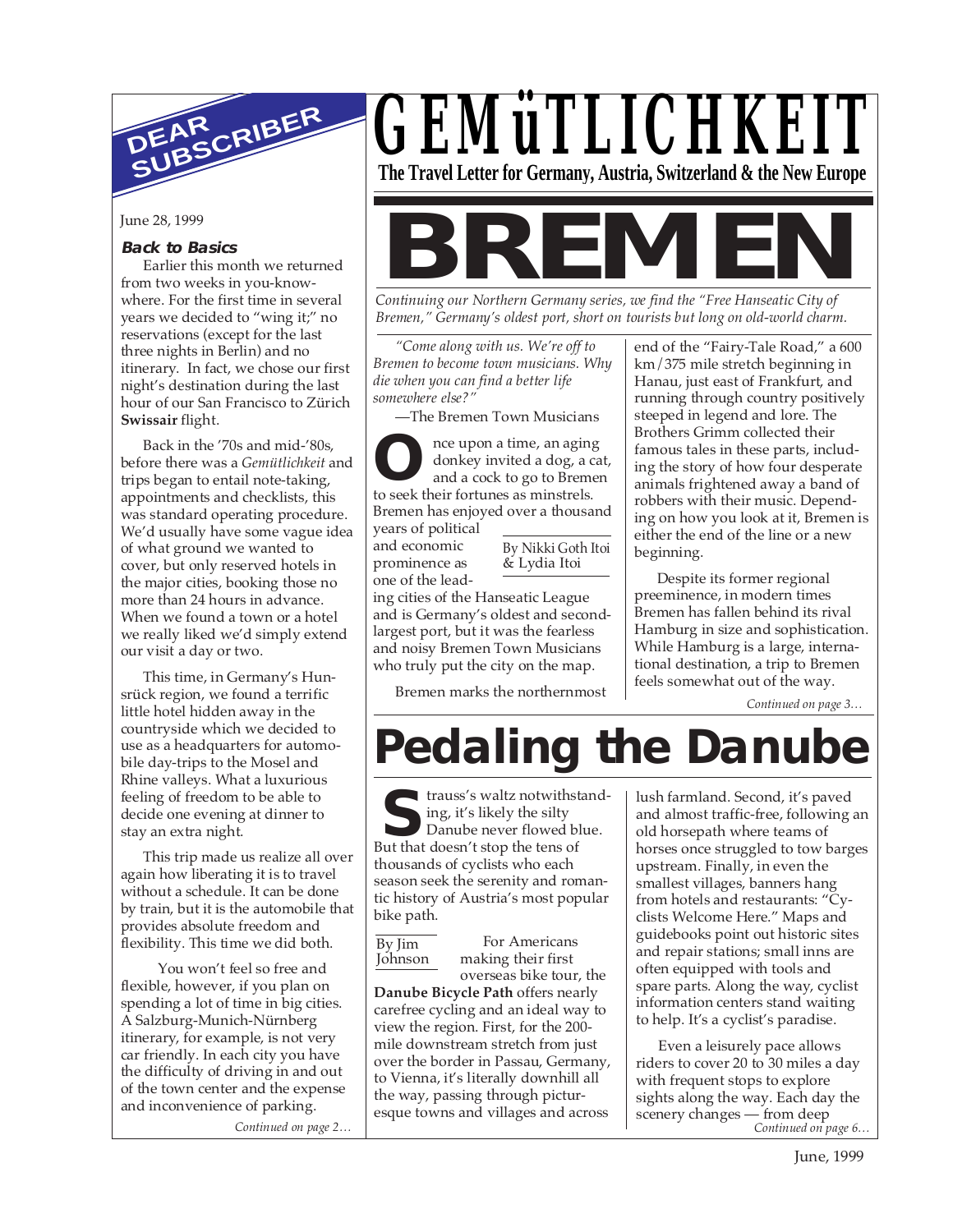## *DEAR SUBSCRIBER Continued from page 1*

One of the keys to this "free and easy" concept is to keep to the countryside. For this, the car is much better suited than the train. Pull into a small town in the afternoon and if you don't like what you see, or can't find a hotel to your liking, drive on to another town.

Using the *Michelin Green Guide*, we chose the Swiss town of Einsiedeln for our first night off the plane in Switzerland. We had rail passes and the trip from the airport is about 75 minutes with one change. The hotel we picked from the *Switzerland Michelin Red Guide*, however, had a new phone number and when we called to book a room we got a recording we couldn't quite decipher. We decided to go on to the town, anyway, and let the chips fall where they might. There were other hotels in Einsiedeln.

It all ended well. Arriving in the early evening at the rail station, we obtained the hotel's new phone number. They had a room and were, according to the woman who answered the phone, only four minutes' walk from the station. Four minutes maybe for Carl Lewis. For us, with luggage, in sticky 85-degree heat, it turned out to be more like 10 minutes — mostly uphill. But the hotel was fine and dinner that night extraordinary. You'll be hearing more about the **Hotel Linde**, its restaurant, and the town of Einsiedeln in a later issue.

(As train travelers, we would have at the very least been inconvenienced had the hotel not been open or been fully booked. Our options at that point — 7:30pm — would have been to find another hotel in the town or get back on the train.)

But this footloose style of travel is easier by car and two essential tools are needed : good maps and a reference for hotels.

Our hotel reference of choice is the *Michelin Red Guide*. *Frommer's* and *Fodor's* guides and their ilk simply don't cover the deep countryside. The *Karen Brown* books are reliable but most of the approximately 140 hotels listed in her Germany book can found in the *Michelin Red Guide for Germany* (look for the hotels whose symbols are in red), along with about 10,000 others. Use her book for Austria, a country for which there is no *Red Guide*.

Another useful book available only in Europe is *Der grosse Restaurant & Hotel Guide 1999*. At 1500-plus pages this guide rates approximately 5,000 establishments in Austria, Germany and Switzerland. The text is in German but English-only travelers will still find it helpful. Using a system of symbols, it imparts the same type information as *Michelin's Red Guides* except it has the advantage of including Austria and you get all three countries in one volume. Another advantage over Michelin is that the distance to the nearest rail station is noted for each hotel and restaurant. Unfortunately, most of the listed restaurants are in the fancyexpensive category. We paid 48 DM (\$25) for the book at **Hugendubl** in Berlin and saw it in other bookstores as well.

Another way to find a hotel is through the local tourist office. Make it the first stop when you arrive in town, explain the kind of accommodations you seek and in many cases they'll make the booking for you.

### **The \$33 Vacation**

As you know, most of Germany, and large portions of Austria and Switzerland, are archipelagoes of villages and hamlets connected by complex networks of roads. You can get from here to there by a variety of routes. Don't even think of trying to navigate such roads with anything less than 1:200,000 scale maps. Michelin's series of 1:400,000 scale maps for Germany is good for an overview of the regions they cover, and are o.k. if you stay on the Autobahn and the major federal roads, but they simply don't have enough detail for backroads travel.

The *ADAC Maxi-Atlas for Germany* is the ultimate map for this sort of travel. At first, because of its size (11.5 inches wide, 15.5 inches high and 3/4 inches thick) we were skeptical about hauling it to Europe and back. But it proved so useful and handy we will never again drive

*Continued on page 8…*

**Under Construction: www.gemut.com** Take a sneak preview, if you like, of the website for travelers to Germany, Austria & Switzerland. You can even download a recent back issue.

| <b>GEMÜTLICHKEIT</b><br>Vol. 13, No. 6                                                                                                                                                                                                                                                                                                                                                                                                                                                                                                                                                                                                                                      | <b>HOTEL RESTAURANT RATING KEY</b>                                                                                                                                                                                                                                                                                                                                                                                                                                                                                                   |  |
|-----------------------------------------------------------------------------------------------------------------------------------------------------------------------------------------------------------------------------------------------------------------------------------------------------------------------------------------------------------------------------------------------------------------------------------------------------------------------------------------------------------------------------------------------------------------------------------------------------------------------------------------------------------------------------|--------------------------------------------------------------------------------------------------------------------------------------------------------------------------------------------------------------------------------------------------------------------------------------------------------------------------------------------------------------------------------------------------------------------------------------------------------------------------------------------------------------------------------------|--|
| June, 1999<br>The Travel Letter for Germany, Austria, Switzerland & the New Europe                                                                                                                                                                                                                                                                                                                                                                                                                                                                                                                                                                                          | <b>Restaurant Criteria</b><br><b>Rating Scale</b><br>Scale<br>$16 - 20$<br>Excellent<br>65%<br>Food                                                                                                                                                                                                                                                                                                                                                                                                                                  |  |
| Robert H. & Elizabetr S. Bestor<br>Publishers:<br>Editor:<br>Robert H. Bestor<br>C. Fischer, R. Holliday,<br><b>Contributing Editors:</b><br>Nikki Goth Itoi                                                                                                                                                                                                                                                                                                                                                                                                                                                                                                                | 12<br>$-15$<br>20%<br>Above Average<br>Service<br>8<br>$-11$<br>15%<br>Atmosphere<br>Average<br>Adequate<br>4 -<br>3<br>Unacceptable<br>$\Omega$<br>$\sim$                                                                                                                                                                                                                                                                                                                                                                           |  |
| Paul T. Merschdorf<br>Design & Composition:<br><b>Consulting Editor:</b><br>Thomas P. Bestor<br><b>Subscription Dept:</b><br>Andy Bestor, K. Steffans<br>Gemütlichkeit (ISSN 10431756) is published monthly by UpCountry Publish-<br>ing, 288 Ridge Road, Ashland OR 97520. TOLL FREE: 1-800/521-6722 or 541/<br>488-8462, fax: 541/488-8468, e-mail rbestor@yahoo.com. Subscriptions are<br>\$67 per year for 12 issues. While every effort is made to provide correct<br>information in this publication, the publishers can make no quarantees<br>regarding accuracy.<br><b>POSTMASTER: SEND ADDRESS CHANGES TO:</b><br>Gemütlichkeit, 288 Ridge Road., Ashland OR 97520 | <b>Value Rating</b><br><b>Scale</b><br><b>Hotel Rating Criteria</b><br>Outstanding Value<br>$17 - 20$<br>People/Service<br>30%<br>Very Good Value<br>12<br>- 16<br>Location/Setting<br>15%<br>Average Value<br>$9 - 11$<br>Guestrooms<br>30%<br>Below Average Value<br>Public rooms<br>5%<br>$5 - 8$<br>Facilities/Restaurant<br>A Rip-Off<br>20%<br>$-4$<br>$\Omega$<br>Special <i>O</i> Designation<br>By virtue of location, decor, charm, warmth of management, or<br>combination thereof, an especially pleasant establishment. |  |

Gemütlichkeit 2 June, 1999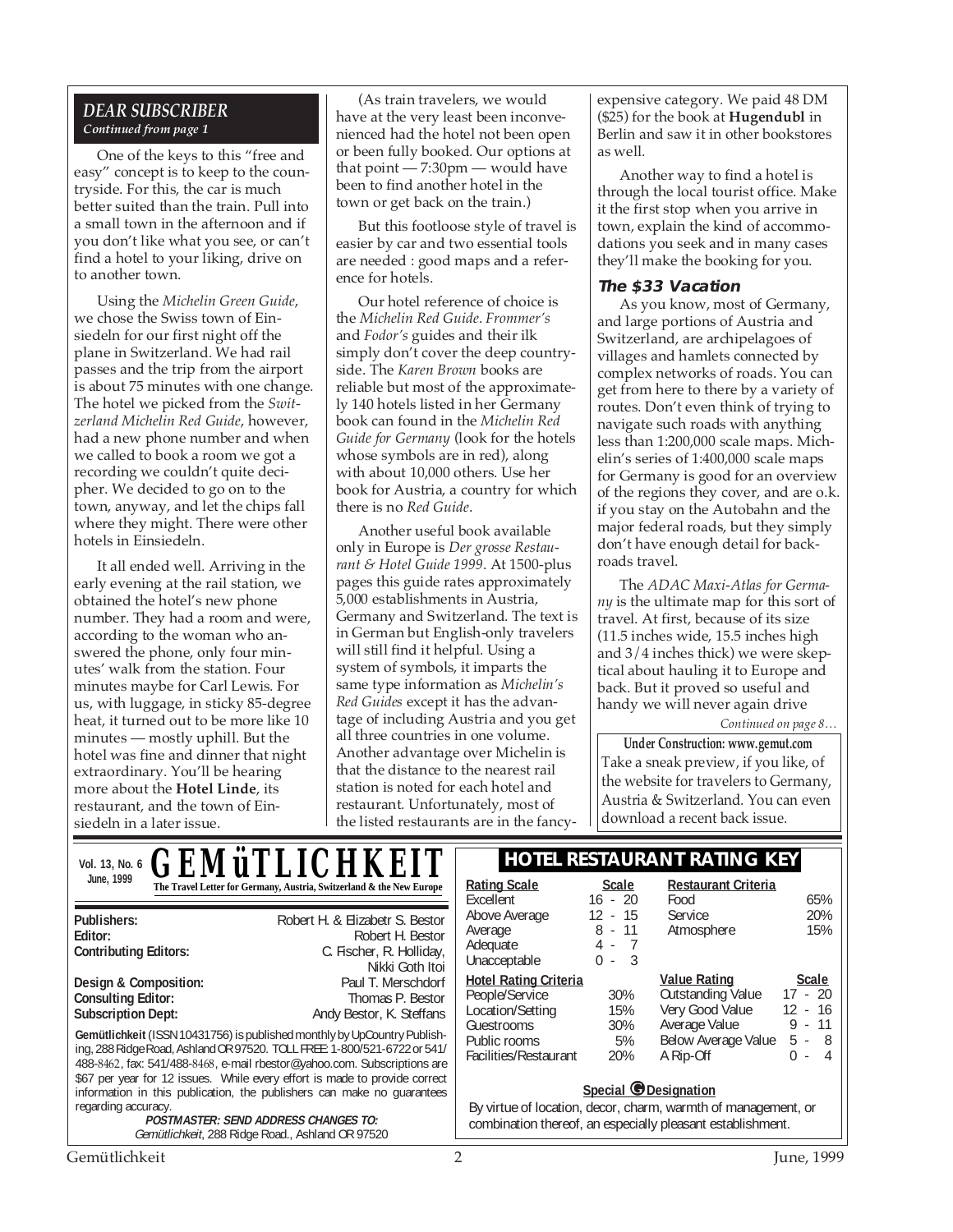## *BREMEN*

## *Continued from page 1*

Nightlife choices are rather limited, and after hours Bremen's winter streets can take on a forlorn look.

However, the town has a unique blend of old-world charm and contemporary art that could get lost in the hustle and bustle of big-city life. For travelers with an extra day or two, and a soft spot for fairy tale endings, Bremen's historic city center, numerous art galleries, museums, shops, and theaters are worth a look.

Raised as a diocese by Charlemagne in 787, Bremen is extremely proud of its maritime history and tradition of political independence. In fact, it was the first government to recognize and establish relations with the revolutionary United States. The central market square is covered with monuments to the twin ideals of trade and freedom. Chief of these is a 33-foot stone statue of the knight Roland, who has been staring down the archbishop and defending the city's independence since 1404. "The Roland," as we discovered, is the local Statue of Liberty and a favorite rendezvous spot.

A glance around the architectural hodgepodge of the *Marktplatz* reveals that for centuries the conservative merchants of Bremen have developed a surprising habit of erecting buildings and public art that are unconventional or sometimes downright controversial. However, voice any criticism of these landmarks at your own risk. Inevitably, initial objections to these aesthetic adventures turn into fiercely loyal popular support. More than anything, the people of Bremen understand the importance of civic pride.

The modern glass and steel **Parliament Building** designed by Vassili Luckhardt, which one skeptic called "one of the ugliest edifices to disgrace a German town," stands near the restored townhouses and the Flemish-inspired, 16th-century **Stadtwaage** (Weighing House). The well-preserved **Rathaus** is a secular temple that brings together government and commerce. The original building, dating from 1410, bor-

## **Bremen Info**

#### **Population:** 552,000 **Altitude:** 10 meters/33 feet

**Tourist Information:** Bremer Touristik Zentrale, Findorffstrasse 105, D-28215 Bremen, Email: btz@bremen-tourism.de, Internet: www. bremen-tourism.de

#### **Distance from:**

| erlin    |  |
|----------|--|
| rankfurt |  |
| lamburg  |  |
| Iunich   |  |

Berlin 390 km/244 miles<br>Frankfurt 437 km/273 miles Frankfurt 437 km/273 miles<br>Hamburg 123 km/77 miles  $123 \mathrm{km}/77$  miles Munich 758 km/474 miles

#### **Arriving by train:**

Fast ICE trains provide direct connections to most major German cities.

## **Events:**

*Jekyll & Hyde*: Musical. Eight performances weekly through December 31. **Fairy Tale Theater**: The Bremen Town Musicians, open-air stage performances on the Liebfrauenkirchhof Square, Sundays at noon and 1:30pm through October 4, 1999.

**Bremen Christmas Fair**: November 25 to December 23, 1999

#### **Museums and Tours**

**Focke Museum:** Regional museum in the historic Riesenberg country house in a park setting. Original statues from the Rathaus, church furnishings, other aspects of Bremen's urban and cultural history on display. Features a preserved farmhouse, outstanding ceramic and glass collections, costumes, children's toys and portraits. (Schwachhauser Heerstrasse 240, 28213 Bremen. Open 10- 6 Tues.-Sun., closed Mon., Admission 6 DM/\$3)

**Übersee-Museum**: (Overseas Museum) Natural history, ethnology, commercial history presented with dioramas, reconstructed houses, ships, and temples. (Bahnhofsplatz 13, Open 10-6, closed Mon., Admission 6 DM/\$3).

**Kunsthalle**: Privately-funded museum next to ruins of old city wall. Features large copperplate engravings collection, outstanding 19th and 20th c. French and German painting. (Am Wall 207, D-28195 Bremen. Open Tues. 10-9, Wed.-Sun. 10- 5, closed Mon. Admission 8 DM/\$4)

**Beck's Brewery**: Two-hour tasting and tour of brewery and horse stables. Tues.- Sat. 10-5, Sun. 10-3, in English at 1:30 or by prearrangement. (Visitor's Center at Beck's Brewery, Am Deich 18-19, D-28199 Bremen, tel. +49/0421/50 94 55 55, fax 50 94 40 60. Admission 5 DM/\$3.)

**Horse-drawn carriage tours**: Fahrsport Zentrum Nord, Bernhard Wendt, Osterholzer Dorfstrasse 83, D-28307 Bremen, tel. +49/0421/451308, fax 451381.

rowed elements of ecclesiastical Gothic architecture. A 17th-century renovation added a facade in the Weser Renaissance style that flourished in Bremen, and the sumptuous decorations demonstrate the wealth of the local merchants. On the corner of the west wing, we found a bronze sculpture by Gerhard Marcks commemorating the Bremen Town Musicians. This slim 1951 statue, at first vilified for being too minimalist, has become one of the most beloved symbols of the city. (Rathaus tours available January-March on Sat. and Sun. at 11:00 and noon. April-December: Mon.-Sat. at 11:00, noon, 3:00, 4:00. Admission 5 DM/\$3.)

The twin towers of **St. Petri-Dom** dominate the plaza, standing sentinel over the daily outdoor flower market. The massive cathedral was built in the 11th century from stones taken from the old city wall. For those with a taste for the macabre, it was discovered that bodies buried in the cloister have remained mysteriously preserved, and there are several medieval mummies on display in the "Lead Cellar" beneath the church. (Open Mon.-Fri. from 10am-5pm, Sat. 10-noon, Sun. 2-5pm, admission 2 DM/\$1.)

Continuing the tradition of pushing the architectural envelope, there is a narrow passageway of old coopers' houses behind the Stadtwaage called **Böttcherstrasse**. In the 1920s, local mogul Ludwig Roselius, who invented decaf coffee and gave the world Kaffee Hag and Sanka, bought the entire row and hired architects Alfred Runge and Eduard Scotland to turn it into a cultural center housing art galleries, a theater, and shops. The result was a fantasy in brick, combining traditional gabled row houses with modern '20s design. The row is topped off with an Art Nouveau-inspired bas relief by sculptor Bernhard Hoetger, as well as an arch of Meissen ceramic bells that chime at noon, 3pm, and 6pm — as long as there's no frost.

Our favorite district was the crooked lanes of **Schnoorviertel**, a former fishing village dating from the 15th century and Bremen's oldest neighborhood. The old cottages,

Gemütlichkeit 3 June, 1999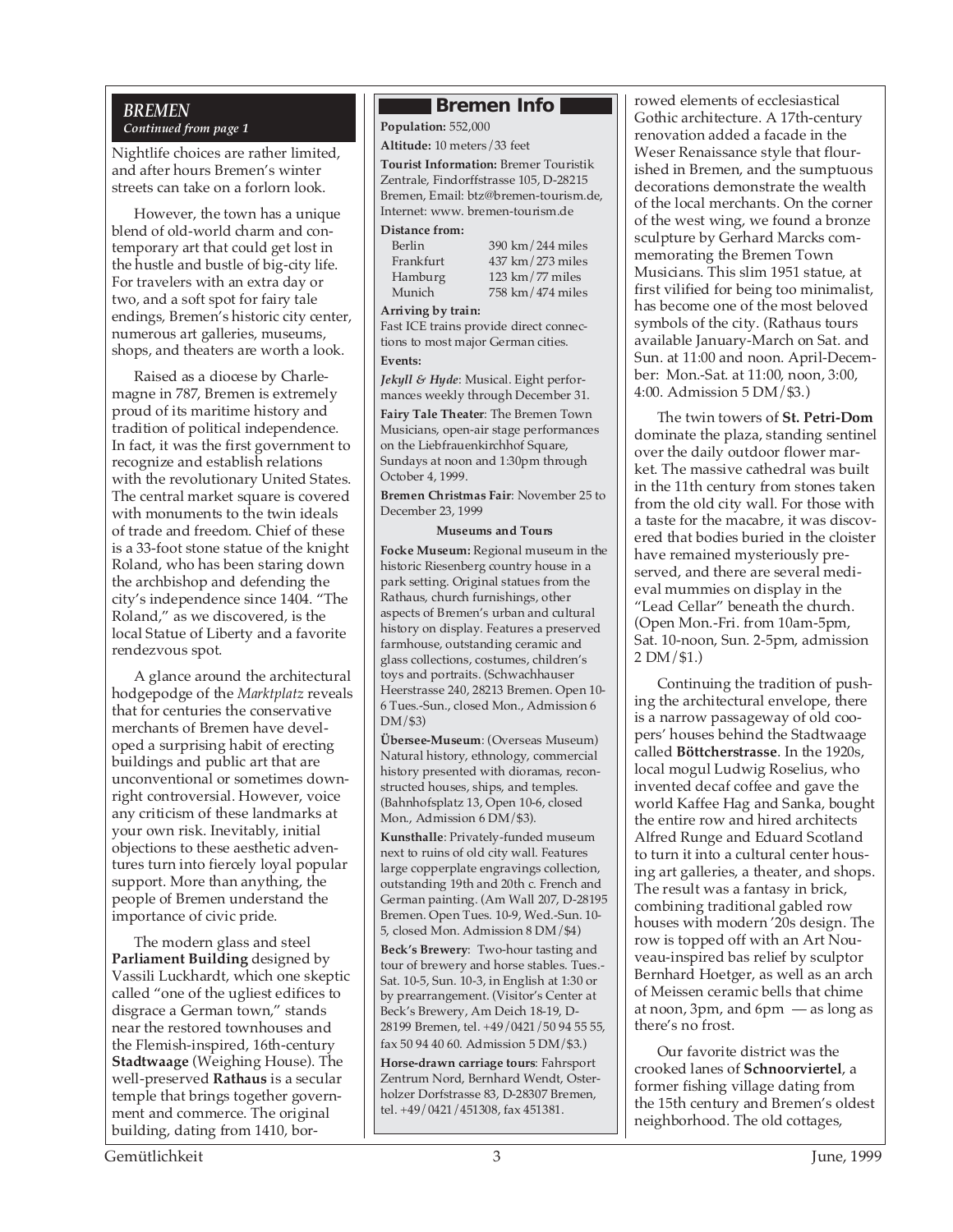## *BREMEN Continued from page 3*

which are almost excessively quaint, have been beautifully restored as galleries, cafes, and shops. Don't miss the paper and battered tin treasures in the **Toy Museum** (Schnoor 24, 11-6, closed Sun. and whenever it gets crowded). We lingered in Bremen's premier tea shop, **Tee Handelskontor** (Schnoor, Wüstestätte 1), while the proprietor, Herr Hermann Mennecke, spent more than an hour sharing different teas with us. Our favorites were the unusual green teas infused with peaches and other fruits.

The Bremen Town Musicians had the right idea coming to town as minstrels, and the city's surprisingly rich cultural life still attracts a variety of artists and performers. During our February visit, the entire city was awash in red and black for the European premiere of the musical *Jekyll and Hyde*, which will have eight weekly performances through December 31, 1999.

In addition, the **Bremer Shakespeare Company** presents modern interpretations of the Bard, while the **Fairy-Tale Theater** tells the story of the city's most famous town minstrels in open-air performances on the Liebfrauenkirchhof Square on Sundays at noon and 1:30pm Bremen also hosts Germany's biggest annual music festival in late summer. (Information: Musikfest Bremen GmbH, Obernstrasse 62-66, 28195 Bremen. tel. +49/0421/17 0425, fax 180 98.)

Other events include the **Freimarkt** (Oct 16-31, 1999, and Oct. 14-29, 2000), which began in 1035 as the only time out-of-town traders were allowed to sell their wares in Bremen. The annual **Christmas Market** will be held Nov. 25-Dec. 23, 1999, and Nov. 30-Dec. 23, 2000.

### **Excursions**

**Bremerhaven:** Located 48 km/30 miles up the Weser, Bremerhaven was founded in 1827 to serve as a deep-water port for Bremen. It features a popular **National Maritime Museum** depicting the history of shipping and ships from prehistoric skin-covered boats to modern nucle-

ar submarines. Children will enjoy the nautical adventure playground and sailing remote control ships in the miniature port. (Hans-Scharoun-Platz 1, Bremerhaven. Open 10am-6pm, closed Mon. Admission 6 DM/ \$3 adults, 3.50 DM/\$2 children and seniors.) American visitors of German ancestry may be interested in the multimedia presentation on the German emigration to America from Bremen between 1854-1907. (Tickets available in the branch office of **Bremerhaven Historical Museum**, An der Deichpromenade, Bremerhaven. Runs April-October, 10am-6pm. Admission 5 DM/\$3).

**Worpswede**: (24 km/15 miles north from Bremen) The bleak **Teufelsmoor** ("Devil's Moor") inspired a 19th-century artist colony that included modernist pioneer Paula Becker-Modersohn, poet Rainer Maria Rilke, and sculptor Bernhard Hoetger. Now the colony contains numerous galleries, artists' workshops, and exhibitions.

## **Hotels**

Hotel Buthman Garni For simple but comfortable accommodations in Bremen, we would choose this old Bürger house on a quiet side street, conveniently located between the train station and the *Altstadt*. The Buthman family has run the Example *in the distant*. The **EXAMPLE**<br>
Suthman family has run the **CHOICE**<br>
inn for 40 years rooms to maintain, the service seemed accordingly friendly and attentive. All rooms have a shower and WC, plus TV and phone. Our favorite was Room #5 on the top floor, with its high ceiling and warm yellow walls accented with white trim and linens. EDITOR'S **CHOICE** 

**Daily Rates:** Singles 91 DM (\$48), doubles 140 DM (\$74) **Contact:** Hotel Buthmann Garni, Löningstrasse 29, 28195 Bremen, tel. +49/0421/326397, fax 3398816, Toll free reservations: 800-344-1212 **Rating:** QUALITY 12/20, VALUE 16/20

Hotel Bremer Haus Just across the street from the Buthmann inn is the larger Hotel Bremer Haus, an establishment that claims to be the oldest hotel in town (100+ years). The cheery decor in

common areas includes many paintings and sketches of historic Bremen. Its 71 rooms are simply furnished and come with shower/WC, satellite TV, telephone, and minibar. Nonsmoking rooms are available.

The **Restaurant Löning** adjoins a sunny garden terrace.

The staff seemed especially friendly and patient with guests, and as an added bonus, the hotel has entered the information age with an interactive kiosk in its lobby to help visitors find information such as weather conditions, trains, and hotels in other cities.

**Daily Rates:** Singles 135 to 155 DM (\$72-\$82), doubles 165 to 210 DM (\$88-\$112).

**Contact:** Hotel Bremer Haus, Löningstrasse 16-20, D-28195 Bremen, Tel +49/0421/32940, fax 3294-411. **Rating:** QUALITY 13/20, VALUE 15/20

#### Tulip Inn

Much like the Bremer Haus in quality and value, the Tulip Inn, also known as the Schaper-Siedenburg, is a five story building decorated in bright blues and yellows with equally colorful modern murals depicted on the walls of its multistory atrium.

Located on the busy but central Bahnhof Strasse, the Tulip Inn is just a few minutes walk from downtown Bremen, as well as the *Altstadt* and Congress Center. Rooms include shower/WC, telephone, cable TV, and radio. Ask for a room on the inner side of the atrium for a quieter atmosphere.

**Daily Rates:** Singles 135 to 160 DM (\$72-\$85), doubles 160 to 185 DM (\$85-\$98)

**Contact:** Tulip Inn, Bahnhofstrasse 8, D-28195 Bremen, Tel +49/0421/ 30870, fax +8788. Email: hotel schaper siedenburg@tonline.de

**Rating: QUALITY 13/20 VALUE 15/20** 

### Park Hotel Bremen

The Park Hotel is reputed to be the best that Bremen has to offer in accommodations. In fact, it is the only first class hotel in town, and it offers all of the amenities expected of a five star establishment. However, we concluded that in its attempt to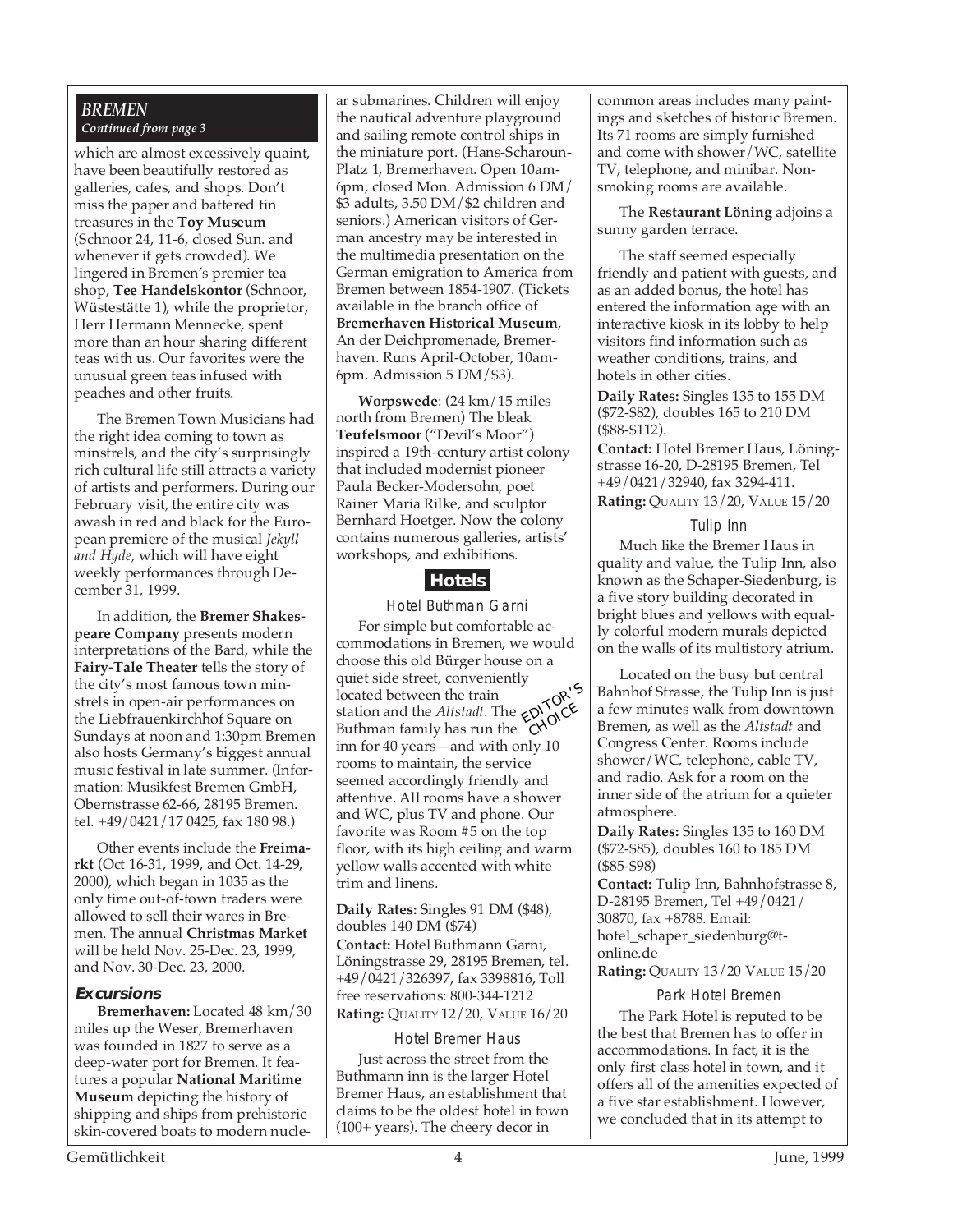marry small town charm with a regal and luxurious atmosphere, the Park Hotel did not succeed. While pleasant enough, the hotel is far too ritzy for the mainstream visitor, but not quite up to par with others in its class, and therefore not worth the splurge.

 That said, the Park does put on a stately appearance. A tree-lined drive leads guests along a lush lawn that protects the hotel from the busy streets of Bremen. The lobby is decorated elegantly in deep, rich colors; yet rooms are surprisingly plain, except for the marble fixtures in the bath. Our well-lighted room on the first floor (#117) featured new carpet and a high ceiling. Television (inconveniently placed at floor level) and hairdryers are standard. The service was attentive, pleasant, and thankfully understanding when we reported having lost a room key.

 For recreation, the Park Hotel has a new fitness center and spa. In addition, many miles of dirt trails and paved pedestrian paths lead through the neighboring park, and it is a 15-minute walk to the *Marktplatz* and the rest of Bremen's central attractions.

**Daily Rates:** Singles 410 DM (\$218), doubles 510 to 610 DM (\$271-\$324) **Contact:** Park Hotel Bremen, Im Bürgerpark, 28209 Bremen, tel +49/ 0421/34080, fax +49-421-3408-602 **Rating:** QUALITY 10/20 VALUE 8/20

## **Restaurants**

### Bremen Ratskeller

Bremen's Ratskeller is one of the oldest German wine cellars and is famous for having the most extensive list, featuring over 600 types of German wine. To see the rarer wines, however, you must look as knowledgeable as you can and ask to see a special list. We were looking for a simple bite, so we ordered wines by the glass (9-16 DM/\$5-\$9) from the regular list. Do not expect to find beer on any of the lists — the sale of beer in the Ratskeller has been banned since 1408.

The tantalizing menu offers a wide selection of regional favorites using very fresh ingredients, but the quality of the cooking was disappointing. The pork chop with roasted potatoes was unremarkable, while the much-touted Bremer *Kükenragout* (which should have been a delicate fricassee of baby chicken, calves' tongue, morels, sweetbreads, and asparagus in a creamy cognac sauce with crayfish tails) tasted as rich and elegant as a TV dinner.

The room itself has three naves, punctuated by the columns supporting the Rathaus. Large, ancient carved barrels decorate the brightly lit hall, and rough trestle tables under the arches invite communal drinking. Call ahead to reserve one of the cozy wooden booths that line the walls. We recommend stopping by the Ratskeller to sample the outstanding wine selection and enjoy the atmosphere before moving on to dinner elsewhere.

Dinner for two without drinks: 72 DM (\$38).

**Contact:** Bremen Ratskeller, Am Markt, D-28195 Bremen, tel. 04 21/ 321 676, fax 337 8121.

**Rating:** QUALITY 8/20 VALUE 10/20

Schmidt's Wein & Sandwich Bar

This hip new sandwich and wine bar just opened in a former bank building between the Marktplatz and the Schnoor, an ideal spot to stop for a light lunch or late supper. Huge, humorous portraits of the "Earl of Sandwich" and his lady preside over a sunshine-yellow room decorated with framed cartoons. The bathrooms, located in the old bank vaults, are the most secure in town. Herr Schmidt, the flashy and genial young owner, is the scion of the family that runs the popular, more traditional, **Grashoff's Bistro.**

The menu reflects Mr. Schmidt's quirky sense of humor and international outlook, ranging from classic pastrami and panini to tapas, dim sum, and spaghetti. Some of the more outrageous sandwich combinations include curried chicken with pineapple and shrimp cocktail with dill sauce. There is an adequate selection of mainly French and German wines served by the glass, and the beer is Beck's, of course.

The hot chicken vegetable soup

was a terrific choice for a rainy February day, and the open-faced chicken curry sandwich was eccentric but hearty. The spaghetti alla Genovese came out wearing a generous coating of basil pesto and freshly grated Parmesan. Best of all, the bistro is open late and all entrees came in under 15 DM (\$8), with most sandwiches going for 8 or 9 DM (\$4- \$5). Lunch for two without drinks came to 25 DM (\$13).

**Contact:** Schmidt's Wein & Sandwich Bar, Katharinenstr. 2, 28195 Bremen, tel. +49/0421/337 80 70. **Rating:** QUALITY 13/20 VALUE 17/20

## L'Orchidée

This peach-colored establishment is one of Bremen's top restaurants, having maintained its one-star Michelin rating many years. During our visit, however, the restaurant was surrounded by a sea of construction work, and it took some time to figure out how to reach the entrance. Once inside, however, we were warmly welcomed and ushered into a small dining room overlooking the train station and a large cineplex.

What L'Orchidée lacks in atmosphere, it makes up in fresh and imaginative cooking. We feasted on a set menu featuring tender teasmoked duck, followed by lobster in aspic on a saffron custard timbale with sauteed artichokes. Next came a single, slightly overdone rabbit raviolo bathed in a frothy lemontarragon soup and garnished with tiny beads of carrot and kohlrabi. The highlight was a perfectly prepared turbot filet on a bed of spinach with zucchini quenelles, which barely left room for the loin of lamb with curried crumb crust, accompanied by a puree of potatoes and oilcured olives. We ended the evening happily with a blood orange créme brulée with a confetti of pineapple and Israeli kumquats.

Our waiter, who doubled as sommelier, was helpful and informative, steering us toward some interesting wines. Most unusual was a sparkling wine made of a Riesling-Chardonnay blend. Service was formal and proper, except for the occasional friendly wink as the<br>Continued on page 6...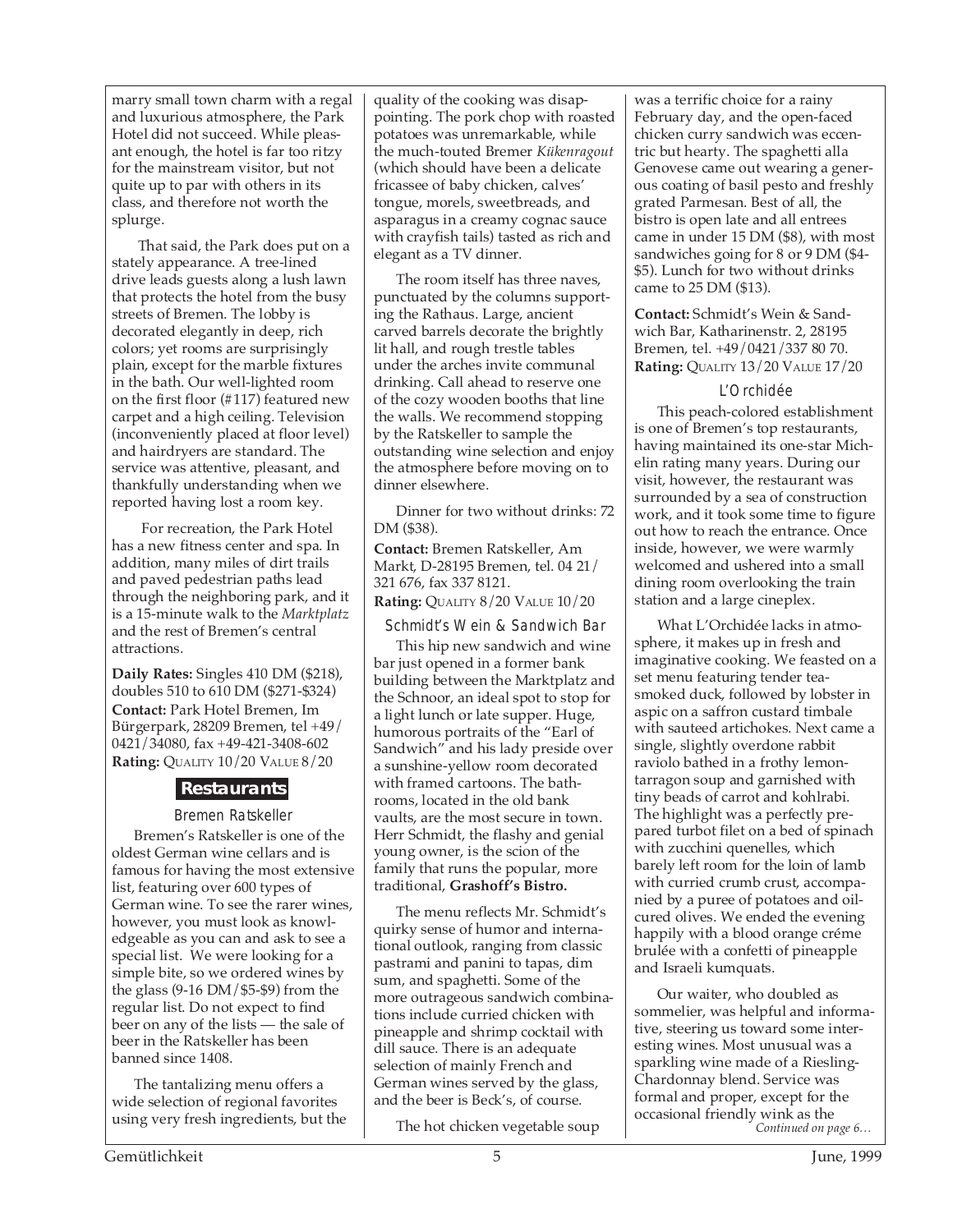## *BREMEN Continued from page 5*

waiter explained the evening's specials. A royal feast for two without drinks came to 294 DM (\$156).

**Contact:** L'Orchidée in the Hotel zur Post, Bahnhofsplatz 11, 28195 Bremen. tel. +49/04 21/3 05 98 88, fax 04 21/3059591. Closed Sun. and Mon. **Rating:** QUALITY 15/20 VALUE 12/20 **M** 

### *DANUBE CYCLING Continued from page 1*

valleys with craggy outcroppings topped with the ruins of ancient castles to the rolling vineyards of the Wachau region, dotted with medieval towns. Past the hills, the river

widens and flat pastures spread to the horizons, as the trail meanders through farms and villages.

Most of the bike path parallels the riverbanks on paved remnants of the old horsepath. From time to time, the route crosses the river, over dams, locks and bridges and sometimes in small ferries that hold barely a dozen cyclists. At one landing, a sign instructs, "Shout across for service."

Along the way, sites of architectural, historic or cultural importance abound. In Engelhartszell, a Trappist monastery inspires visitors with its ornate rococo church. In Melk, the baroque **Benedictine Abbey** dominates the city. One building stretches the length of four football fields! Dürnstein offers a taste of the Middle Ages with its turreted walls, cobblestone main street and, looming over the town, the castle ruins where Richard the Lionhearted lay prisoner 800 years ago.

In Spitz, in the heart of the Wachau, one of Austria's winegrowing regions, bikers can become hikers and climb to the ruins of the Hinterhaus castle. Across the way,

vineyards are carved into hillside terraces on the *Tausendeimerberg*  the Mountain of a Thousand Buckets, so named because of its plentiful yield of wine grapes. A few miles downstream, in the village of Weissenkirchen, a small winery offers tastings in its 700-year-old cellar.

Not all stops are sites of beauty. A winding road above the Danube ends starkly at the Matthausen concentration camp. From 1938 until the Allied liberation seven years later, 110,000 prisoners died here. The memory of its terrors stands in tragic counterpoint to the landscape below.

At most towns along the way, cyclists can become passengers and

## **Alone or With a Group?**

*S*olo cycling appeals to many travelers, but most prefer organized tour packages, with guides, lodging, luggage transport, riverside repairs and meals. It's also an excellent opportunity to make new friends from other countries. Groups generally range from 10 to 15 guests. Although many U.S.-based companies offer bike tours, Austrian companies provide similar services at half the price. For even less, tour operators will arrange accommodations and shuttle luggage, giving cyclists more freedom but no support and less camaraderie and local knowledge. These Austrian-based groups also tend to be more multi-national than U.S.-based operations (but always with English as a primary language).

Expect to pay about \$900 for a one-week package. For luggage transport and lodging only, the charge will be about \$550. Contact (in English):

**Rad & Reisen**, Schulgasse 36, A-1180 Vienna, tel. +43/01/405 3873

**Kneissl Touristik**, Linzerstrasse 4-6, A-4650 Lambach, tel. +43/07245/2501

**Austria Rad Reisen**, Holzingerstrasse 546, A-4780 Schärding, tel. +43/07712/5511.

> enjoy the view from steamships headed for Vienna. Many choose the final 25 miles – the least scenic – and disembark in downtown Vienna, where more than 300 miles of bike paths and bike-only lanes await the urban cyclist. (Bikes are also allowed on subways, and nearly 100 hotels offer storage and repair facilities.) Unlike bus-confined tourists, cyclists can explore Vienna's side alleys and absorb the sights, sounds and scents of the city. It's not uncommon to

hear music resonating from hidden courtyards, perhaps a string quartet practicing.

Such sublime moments at journey's end allow cyclists to reflect on a worn wooden sign that had greeted them 150 miles upstream:

*If you look upon the Danube, Think of something dear to you, And hold it in your heart, Your wishes will come true.*

For most people, that means they'll be back.

## **Lodging Along the Route**

Habach/Schlögen **Hotel Donauschlinge Schlögen** 2, A-4083 Haibach a.d. Donau, tel. +43/ 07279/8212, fax 82 40 41,

doubles 990 AS (\$75) Grein

**Hotel Goldenes Kreuz**, **Hotel am Stadtplatz**, A-4360 Grein, tel. +43/ 07268/316, fax 3168, doubles 920 AS (\$70)

**Dürnstein Romantikhotel Richard Löwenherz**, A-3601 Dürnstein, tel. +43/02711/222, fax +43-2711-22218, e-mail: loewenherz@duernstein.at, doubles 1,750 AS (\$133)

Melk

**Hotel "Stadt Melk"**, Hauptplatz 1, A-3390 Melk, tel. 011-43-2752-2475, fax 011-43-2752-247519, doubles 980 AS (\$75)

Linz

**Hotel Wolfinger**, Hauptplatz 19, A-4020 Linz, tel. 011-43-732-77 32 910, fax 011-43-732-77 32 91-55, e-

mail: wolfinger@austria-classichotels.at, doubles 2200 to 2800 AS (\$167-\$212)

Klosterneuburg **Hotel Schrannenhof**, Niedermarkt 17-19, A-3400 Klosterneuburg, tel. 011-43-2243-32072, fax 011-43-2243- 32 07 213, e-mail: FVEIT@INS.AT, doubles 1180 AS (\$89)

Spitz **Hotel Wachauerhof**, Ottenschlager Strasse 30, A-3620 Spitz, tel. 011-43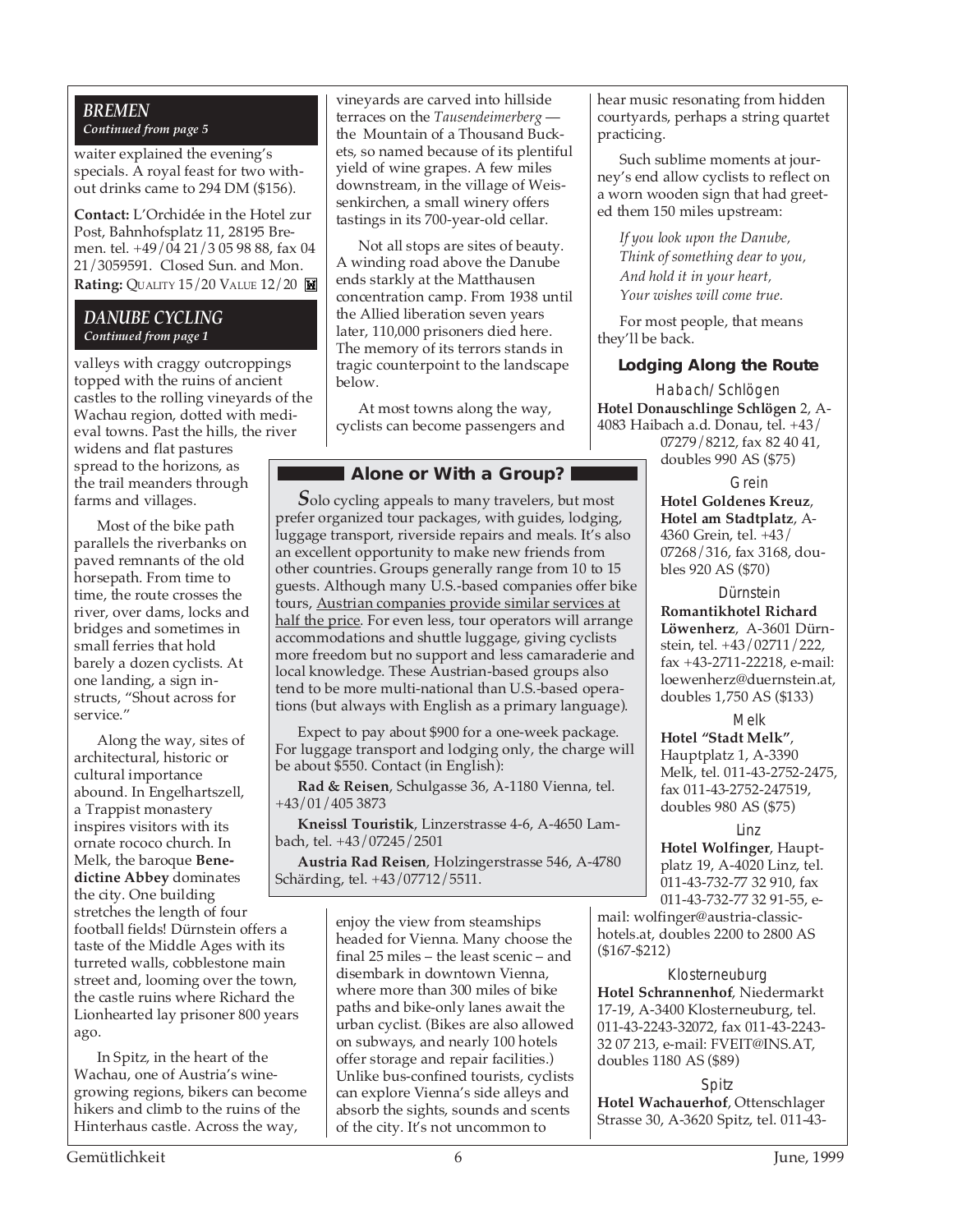2713-2254, fax 011-43-2713-2875, doubles 800 (\$61)

Wiessenkirchen **Raffelsbergerhof**, A-3610 Weissenkirchen, tel. 011-43-2715-2201, fax 011-43-2715-220127, e-mail: raffelsberger@magnet.at, doubles 1,500 (\$114)

Vienna

**Hotel-Pension Altstadt Vienna**, Kirchengasse 41, A-1070 Vienna, tel. 011-43-1-526 33 990, fax 011-43-1-523 49 01, e-mail: hotel@altstadt.at, doubles 1180 to 1980 (\$89-\$150)

## **READERS' FORUM**

## **Bavarian Hotel**

We just returned from two weeks in Bavaria and the Tirol. Your January, 1998, *Bargain Bavaria* article led us to Bayrischzell and the **Gasthhof zur Post** (Schulstr. 3, D-83735, tel. +49/08023/226, fax 775). Bayrischzell is a lovely village in one of the prettiest valleys we've seen...lots of walking and hiking trails. We highly recommend it. Although there are two or three other good looking hotels in town we decided on zur Post and found it comfortable and reasonably priced. We'll go back to Bayrischzell.

We also discovered the Kleinwalsertal, a tiny portion of Austria accessible only from Oberstdorf in Germany. Local currency is the Dmark. We've never seen mention of this valley in *Gemütlichkeit*; it is gorgeous and merits your attention.

After many years of travel in Europe we're still baffled by the tipping customs or lack thereof. Could you address this in a future issue? Many of the even very small hotels/inns have a "tip jar" at the reception desk or a tip line on the charge card slip. What is appropriate where meals and room are combined? What about room (with breakfast) only? Restaurant (dinner) only? Any suggestions would be appreciated.

> RUSS AND POLLY BOLEY EVERGREEN CO

*(Ed. Note: Oberstdorf was featured in Gemütlichkeit, November, 1994, and the villages of the Kleinwalsertal were briefly mentioned, but this unique area deserves its own story.*

*Re tipping: we try to watch what locals do and our impression is the old rules still apply; for smaller transactions, round up to the nearest mark or franc. For a lunch that is, say, 37 marks we would pay 40 marks. In a better restaurant, where the service and food has been especially good, we might tip as much as 10%, but usually somewhat less.*

*Taxi drivers expect 15%.*

*If the owner or desk person in a hotel helps carry our three or four bags to the room, we do not tip. In hotels where a porter or handyman-type person is summoned to help with the bags — and that person carries all the bags —we tip the equivalent of \$3 to \$4. On occasion, when service has been extraordinary and we have stayed for more than just a night, we have tipped on our credit card when signing the final hotel bill. Occasionally, when paying by cash, we have placed money in an envelope, given it to the owner or manager and asked that it be passed on to the staff.*

*What do you do? We want to hear.)*

## **Bargain Near Munich Airport**

A great 'last night' *Zimmer* before flying out of Munich is the **Hotel Mayr-Wirt** in Erding (Haager Strasse 4, D-8058 Erding, tel. +49/08122/ 7094, fax 7098, 150 DM/\$81 per room per night with breakfast). It is only about five miles from the airport and a 10-minute drive to the airport's 'back door'.

In addition to the clean comfortable rooms, the family has a meat packing plant in the rear and a superb meat market in front. I just have to figure out how to get the goodies home to Illinois.

The restaurant is outstanding. A cozy Bavarian *Stube* with excellent food. We had a meat sampler platter for two and had to have help from three other guests to finish.

Around the corner, the town of Erding has many nice shops, a must for *mein Frau*. The U-Bahn to Munich is handy in Erding.

LEW GORDON ELGIN IL

## **Rest. Beograd Report**

Just received our most recent issue and read your request for feedback re: the **Restaurant Beograd** in Vienna. We dined there on May 21. We had a wonderful time and didn't notice anything that would cause us to have doubts about the proprietor, the help, or the patrons. I don't know whether we were early (we arrived at 6:30pm), whether it was the exterior remodeling, or whether it was the war, but we were the only people in the place. By the time we left around 9:30pm business had increased only slightly.

We had the Balkan appetizer plate (a *Gemütlichkeit* recommendation) and it was excellent, not sophisticated, but a nice variety of Balkan/Greek nibbles and well worth the price. The other dishes were also a good value. Soon after the start of dinner the violin and piano players appeared, and after the Viennese classics, they played some American/English songs, probably because we were the only customers at the time. Enjoyable food and a private concert; we had a thoroughly entertaining evening.

> LOU AND LIZ KRAUSHAAR **MILL VALLEY CA**

## **Hotel South of Stuttgart**

A bit late for a note on our April 5-22 trip, but as the Dutch are fond of saying "a man is never late when he arrives".

We rented the car through *Gemütlichkeit* and Europcar - expected a BMW 316i, but one was not available when we arrived; however we were more than pleased with the Mercedes Benz EC220 CID upgrade.

We had planned to tour the old towns/villages staying a day or two in each, but after Heidelberg we stopped in Lichtenstein, about 50 kilometers south of Stuttgart.

*Continued on page 8…* We stumbled on to the **Forellenhof Rössele** (Familien Gumpper and Stoll, D-72805, Liechtenstein-Honau, tel. +49/07129/9297-0, fax 929750, www.gastro-tips.de Forellenhof Rössele, double room — new section —139 DM/\$75, half-pension 26 DM/\$14) late in the afternoon and